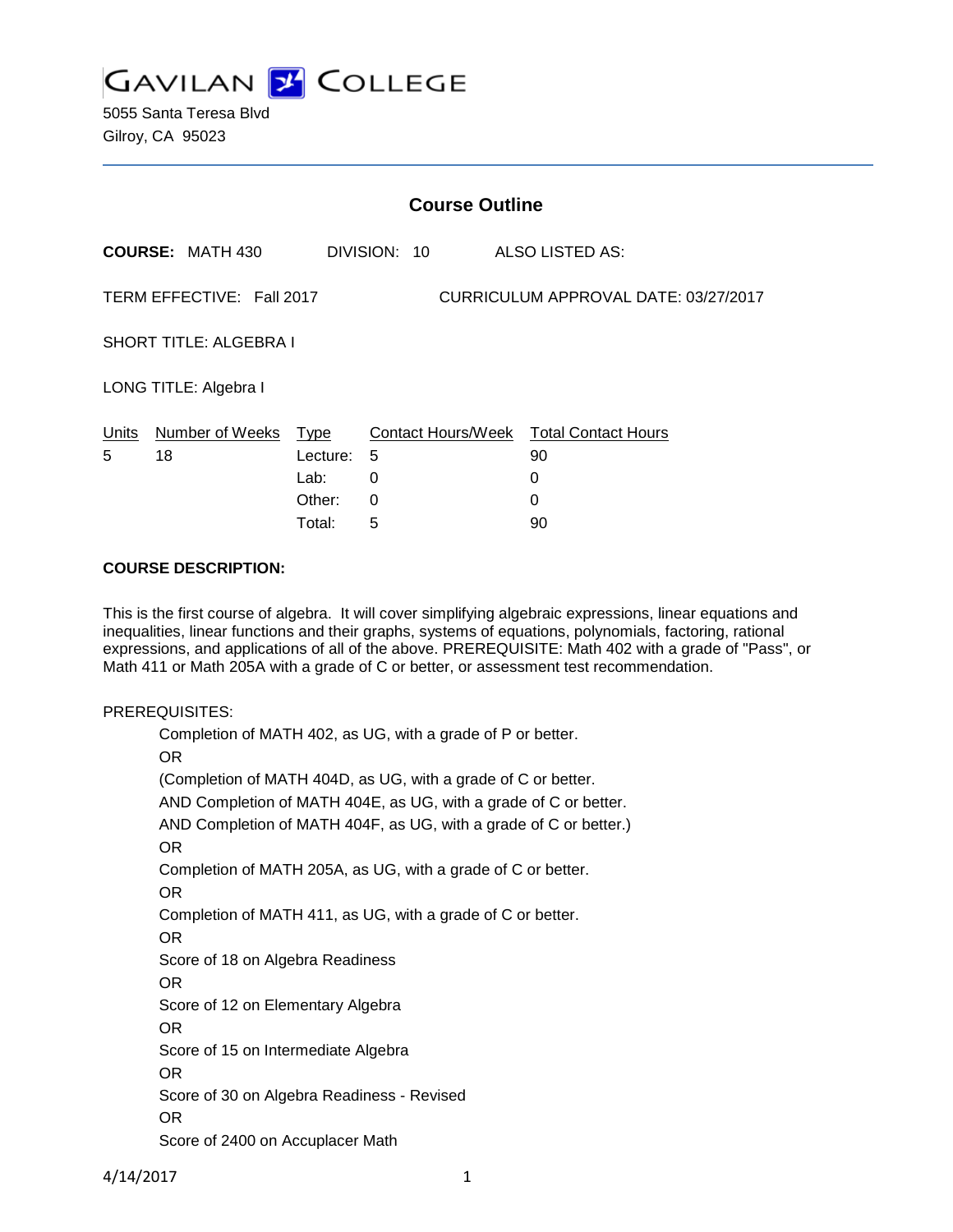## COREQUISITES:

CREDIT STATUS: C - Credit - Degree Non Applicable

GRADING MODES

L - Standard Letter Grade

REPEATABILITY: N - Course may not be repeated

SCHEDULE TYPES:

02 - Lecture and/or discussion

05 - Hybrid

72 - Dist. Ed Internet Delayed

## **STUDENT LEARNING OUTCOMES:**

1. Simplify and evaluate algebraic expressions. Solve linear equations and inequalities in one variable including compound inequalities. Evaluate and solve formulas. Analyze and solve problems involving applications of linear equations and inequalities in one variable.

Measure of assessment: Quizzes, exams, projects and/or homework

2. Graph linear functions and inequalities in two variables. Determine slope, y-intercept, x-intercept and other information from either the graph, given the equation, or other information about the line. Utilize the graphs in problem solving. Solve systems of equations and inequalities in two and three variables algebraically, Solve systems of equations in two variables graphically. Analyze and solve problems involving applications of linear equations, linear inequalities, and systems of linear equations in two variables.

Measure of assessment: Quizzes, exams, projects and/or homework

3. Add/subtract, multiply and divide polynomials and numbers in scientific notation. Simplify exponential expressions using properties of exponents. Solve application problems in all of the above.

Measure of assessment: Quizzes, exams, projects and/or homework

4. Identify and implement the appropriate strategy for factoring polynomials. Solve polynomial equations by factoring, set up and solve application problems involving polynomials and quadratic equations.

Measure of assessment: Quizzes, exams, projects and/or homework

5. Simplify, multiply, divide, add and subtract rational expressions and solve rational equations. Simplify complex fractions. Set up and solve rational equations for application problems.

Measure of assessment: Quizzes, exams, projects and/or homework

6. Analyze and translate verbal Expressions into Algebraic. Use symbolic language to name algebraic structures.

Measure of assessment: Quizzes, exams, projects and/or homework

7. Demonstrate proficiency with a scientific calculator

Measure of assessment: Quizzes, exams, projects and/or homework

## **CONTENT, STUDENT PERFORMANCE OBJECTIVES, OUT-OF-CLASS ASSIGNMENTS**

Curriculum Approval Date: 03/27/2017

8 Hours

Content: Fractions, Operations of real numbers, simplifying expressions.

Student Performance Objectives (SPO): Students will be able to perform mathematical operations with real numbers, evaluate numerical and algebraic expressions using the order of operations, simplify linear expressions.

Out-of-Class Assignments: Homework assignment 12 Hours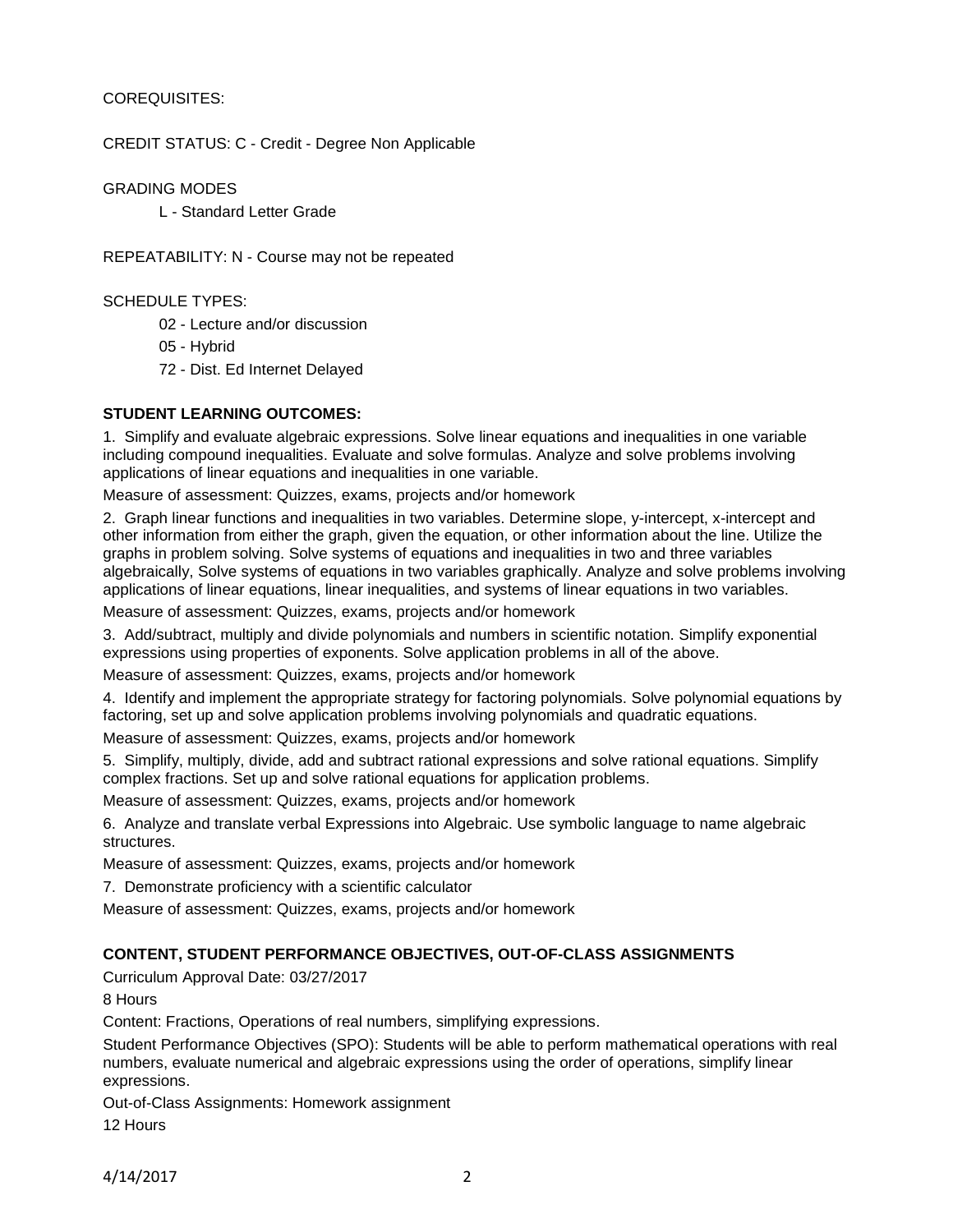Content: Solving linear equations. Solving linear inequalities including compound inequalities in one variable and expressing the solution algebraically, graphically on the number

line, in interval notation and in set builder notation. Translating verbal expressions into algebraic expressions and equations. Evaluating and solving formulas; problem solving strategies involving

linear equations and inequalities in one variable. Applications of linear equations/ inequalities.

Student Performance Objectives (SPO): Students will be able to solve linear equations and inequalities, and express the solution to linear inequalities graphically, algebraically, in set builder notation and in interval format. Students will be able to evaluate formulas, solve formulas for a specified variable and use formulas in problem solving. Student will be able to set up and solve linear equations and inequalities for application problems, including solution mixture, investment, and distance problems.

Out-of-Class Assignments: Homework assignment, project

#### 12 Hours

Content: Cartesian coordinate system. Solving linear equations in two variables. Reading the graphs and graphing linear equations in two variables. Finding the slope and intercepts of the line. Slopes of vertical, horizontal, parallel and perpendicular lines. Solving application problems. Slope - intercept equation of a line, point - slope equation of a line, applications. Graphing linear inequalities in two variables, including compound inequalities.

Student Performance Objectives (SPO): Students will be able to solve and graph linear equations in two variables, identify the slope and intercepts of a line given the graph or equation, and identify lines that are parallel and perpendicular Student will be able to find the equation of a line given slope and y-intercept, point and slope, two points, graph of the line or any other information about the line. Solve application problems. Graph solution set to linear inequalities and to compound linear inequalities in two variables.

Out-of-Class Assignments: Homework assignment, project

#### 7 Hours

Content: Solving systems of linear equations in two variables by graphing, and systems of linear equations in both two and three variables using substitution and elimination. Problem solving strategies involving linear functions and systems of equations. Number, Geometric, Uniform Motion, Investment and Mixture Applications.

Student Performance Objectives (SPO): Students will be able to solve 2x2 systems graphically and identify consistent, inconsistent and dependent systems as well as systems with one solution, no solution and infinitely many solutions. Students will be able to solve 2x2 and 3x3 systems of equations using substitution and elimination, and solve application problems involving systems of equations,

Out-of-Class Assignments: Homework Assignment.

#### 3 Hours

Content: Utilize the quotient, product , and power rules for exponents and evaluate numerical expressions with negative and zero exponents. Write numbers in scientific notation and perform operations using a scientific calculator.

Student Performance Objectives (SPO): Students will be able to apply the rules for exponents to simplify an exponential expression, convert from scientific notation to standard notation

and vice versa, use a scientific calculator to perform operations with numbers written in scientific notation, and solve application problems involving numbers in scientific notation.

Out-of-Class Assignments: Homework assignment, project

8 Hours

Content: Introduction to polynomials. Simplifying, adding and subtracting, multiplying, dividing polynomials.

Student Performance Objectives (SPO): Students will be able to identify the degree of a polynomial and put in standard form. Students will be able to simplify, add, subtract, multiply and divide polynomials. Students will be able to divide with long division and/or synthetic division.

Out-of-Class Assignments: Homework assignment, project

#### 12 Hours

Content: Factoring polynomials. Factoring the Special Products, Trinomials, and factoring by grouping. Solving polynomial equations by factoring; problem solving strategies involving polynomial equations.

Student Performance Objectives (SPO): Students will be able to factor completely a polynomial expressions, including difference of squares and difference/sum of cubes. Students will be able to do factor by grouping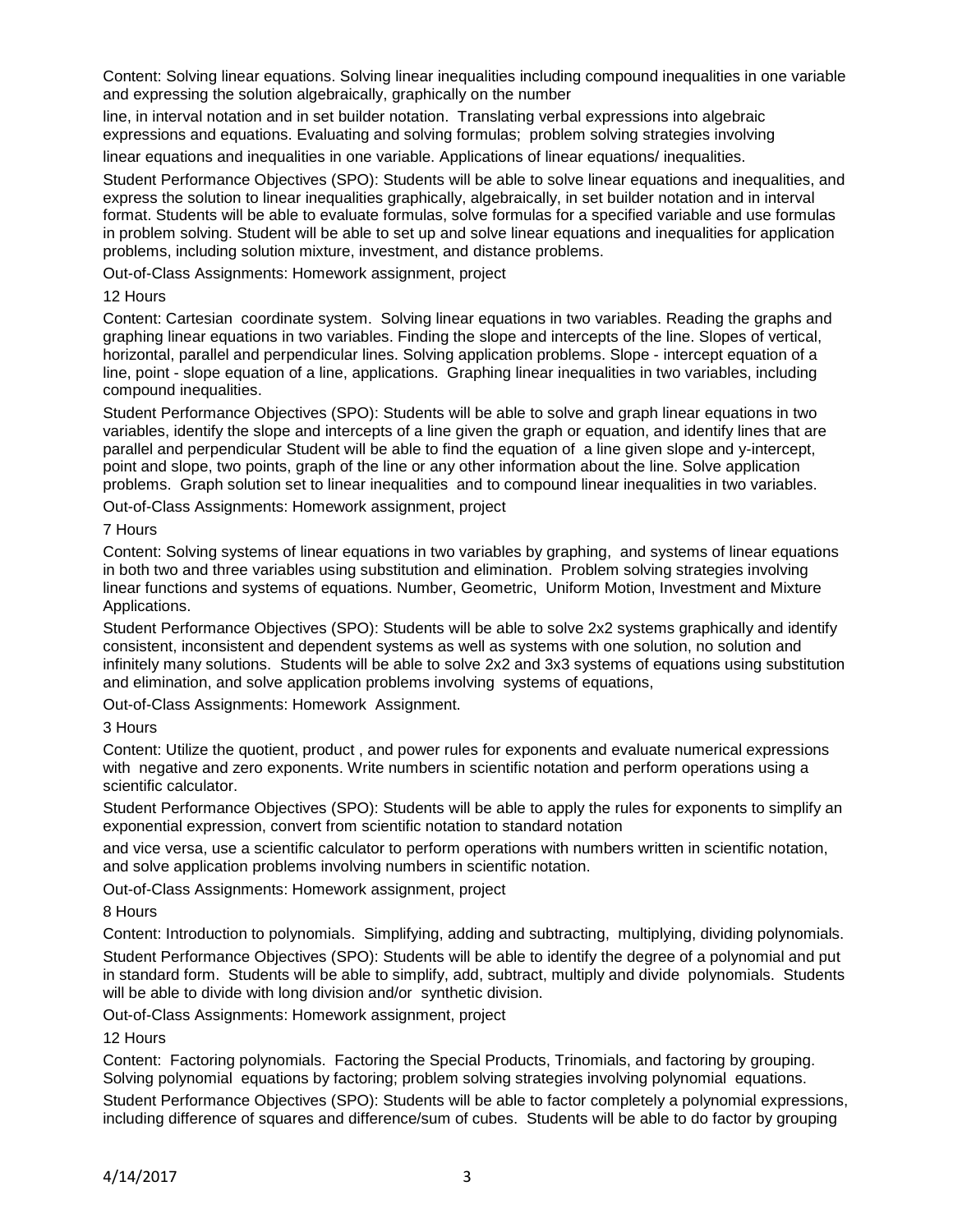on a trinomial or polynomial. Students will be able to set up and solve polynomial equations for application problems.

Out-of-Class Assignments: Homework Assignment.

20 Hours

Content: Simplifying rational expressions, multiplying, dividing and adding/subtracting rational expressions, simplifying complex fractions and solving rational equations. Applications of rational equations.

Student Performance Objectives (SPO): Students will be able to simplify a rational expression and indicate where a rational expression is undefined. Students will be able to add, subtract, multiply and divide rational expressions, and simplify complex expressions including complex expressions with negative exponents. Student will be able to solve rational equations and set up a rational equation to solve a word problem.

Out-of-Class Assignments:

Homework assignment, project

5 Hours

Content: Review for the Final Exam.

Student Performance Objectives (SPO): Students will be able to review and re-learn the basic concepts. Out-of-Class Assignments: Practice Final Exam handouts.

## **METHODS OF INSTRUCTION:**

Lecture, discussion, group work

# **METHODS OF EVALUATION:**

Problem-solving assignments

Percent of total grade: 95.00 %

Percent range of total grade: 95 % to 100 % Homework Problems; Quizzes; Exams; Other: projects

Objective examinations

Percent of total grade: 0.00 %

Percent range of total grade: 0 % to 5 % Multiple Choice; True/False; Matching Items; Other: conceptual questions

## **OUT OF CLASS ASSIGNMENTS:**

Required Outside Hours: 10

Assignment Description: 1. Regularly assigned homework that requires students to analyze and study pertinent text material, solved examples and lecture notes.

2. Regularly assigned homework that requires students to apply the principles and skills covered in class by solving related problems.

## **REPRESENTATIVE TEXTBOOKS:**

Required Representative Textbooks Lial, Hornsby, McGinnis. Beginning Algebra. Pearson,2015. ISBN: ISBN-10: 0321969332 ISBN-13: 978-0321969330 Reading Level of Text, Grade: 12 Verified by: Jennifer Nari

#### **ARTICULATION and CERTIFICATE INFORMATION**

Associate Degree: CSU GE: IGETC: CSU TRANSFER: Not Transferable UC TRANSFER: Not Transferable